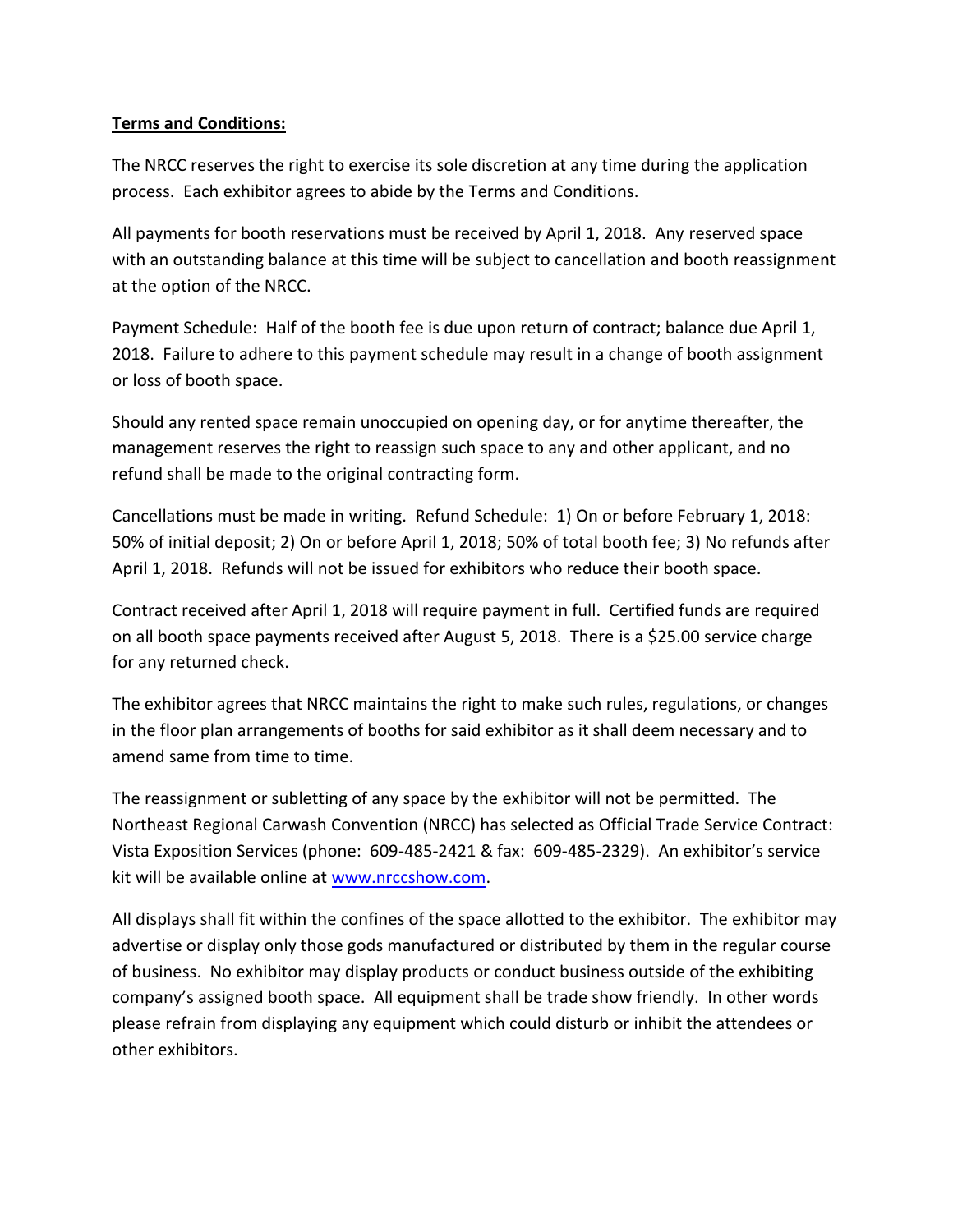Arrangements for freight handling must be made through Vista Convention Services. All costs incurred by moving equipment or displays is the responsibility of the exhibitor.

Each exhibitor is allowed four (4) exhibitor badges for the first booth and two (2) for each additional booth purchased. Additional badges will be available for purchase through online registration. Exhibitor badges are for the exclusive use of the person named on the badge. Any misuse of badges and/or misrepresentation will result in expulsion from the show and future NRCC shows. Badges are for exhibiting company personnel only.

No firm or organization not assigned space will be allowed to solicit business within the exhibit or education areas. Exhibitors are asked to notify NRCC if such is occurring. Solicitation on the show floor or in educational programming by non-exhibiting company will result in expulsion from the show and future NRCC shows.

NRCC asks that all booths maintain an appearance that is both attractive and appealing to viewers. Exhibitors should keep in mind that this may be the only show that many of our colleagues will attend this year.

Please refrain from removing any part of the exhibit during the trade show. Upon completion of the show all exhibits should be removed during the tear down hours on the last day. Any exhibit remaining after this time will be removed by the management and the expenses charged to the exhibitor.

Each exhibitor shall carry current liability insurance. It is agreed that NRCC, its management and representatives, and the management of the Atlantic City Convention Center shall not be liable to the exhibitor for any loss, damage, or injury to the property contained in such exhibitors or injuries to the person, the agents, employees, or other persons no matter how sustained: fire, theft, accident, or other causes; all claims for such loss, damage, or injury is hereby expressly waived by the exhibitor.

NRCC reserved the right to restrict any displays and/or giveaways from the show floor that are in bad taste or offensive. If exhibitors wish to distribute food samples from their booth they must obtain approval from show management. All giveaways, raffles, sales, etc., must comply with all local and state regulations.

Any exhibitor activities shall be scheduled at times other than those reserved for the convention. Any exceptions to this schedule are with the express permission of NRCC.

In the event of cancellation due to unforeseen circumstances such as fire, strikes, government regulations, or other causes beyond the control of NRCC, the association shall not be liable for